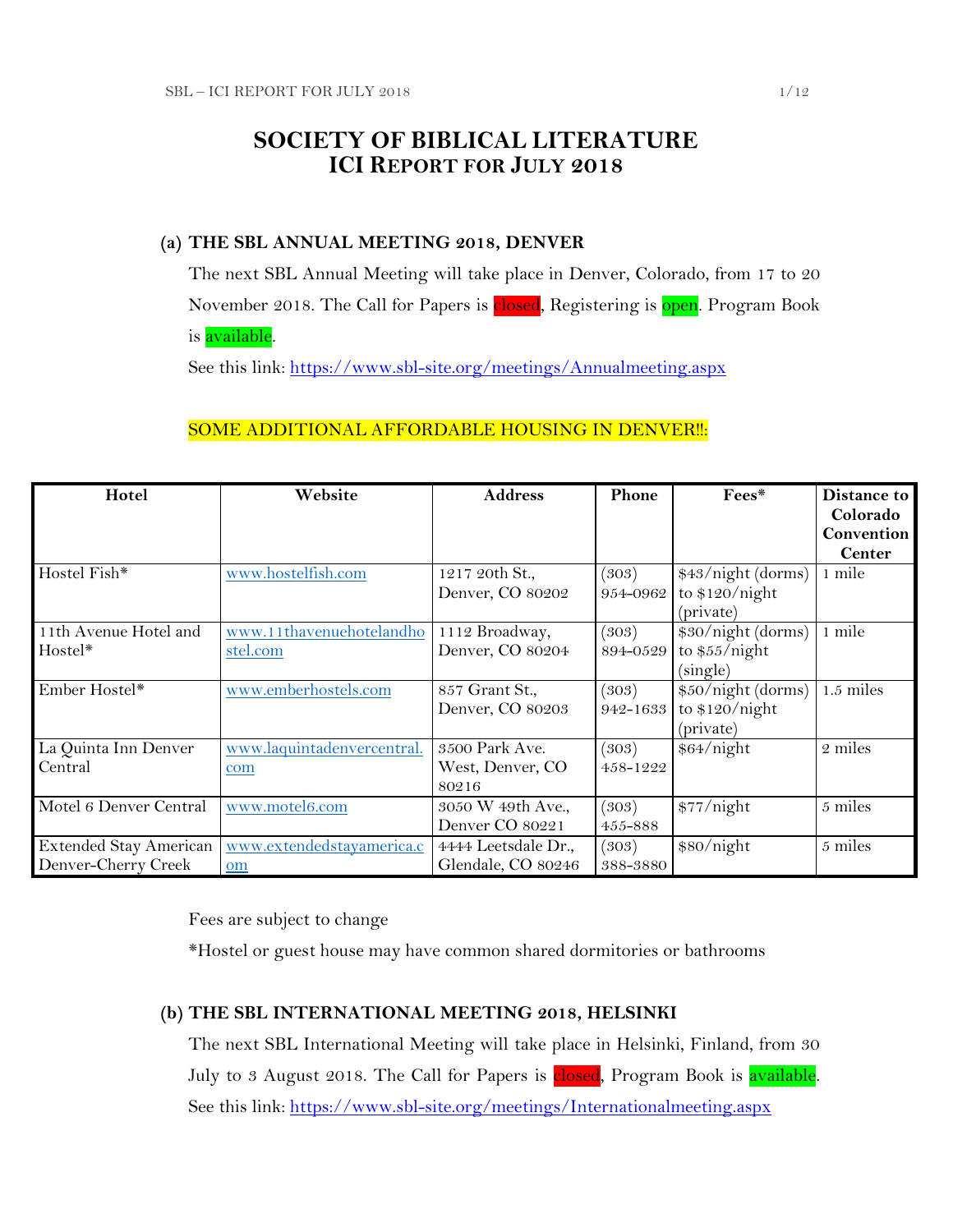### ICI-Related Meetings:

### **International Cooperation Initiative Committee**

**8/01/2018**

## **11:00 AM to 1:00 PM**

**Room: Room 16 - Fabianinkatu 33, Päärakennus**

Juan Manuel Tebes, Pontificia Universidad Católica Argentina, Member Carmen Palmer, Toronto School of Theology, Member Louis Jonker, Universiteit van Stellenbosch - University of Stellenbosch, Member S. Teofilo Correa, Adventist International Institute of Advanced Studies - AIIAS, Member Jaqueline du Toit, University of the Free State, Member David Hamidovic, Université de Lausanne, Member Alan Lenzi, University of the Pacific, Member

Christopher Hooker, Society of Biblical Literature, Member

### Everyone is welcome to join us in the following meeting! Please advertise:

**Fostering Biblical Scholarship Worldwide: The Teaching and Mentorship Program of the International Cooperation Initiative (ICI)**

**8/02/2018**

**9:00 AM to 11:00 AM**

### **Room: Room 15 - Fabianinkatu 33, Päärakennus**

The SBL International Cooperation Initiative (ICI) serves as host for the SBL Teaching and Mentorship program. The ICI is revisiting the program in its current guise to ask members for advice on how to conceive of this initiative to best serve all ICI constituencies. We recently disseminated a questionnaire on this topic to SBL members who volunteered to participate in the Program from 2009 onwards. This session will report the preliminary findings and solicit feedback on how to increase the effectiveness and extend the reach of the teaching collaboration and mentoring program, but also think imaginatively on how to broaden its scope and reach. Please join us: we welcome your suggestions on how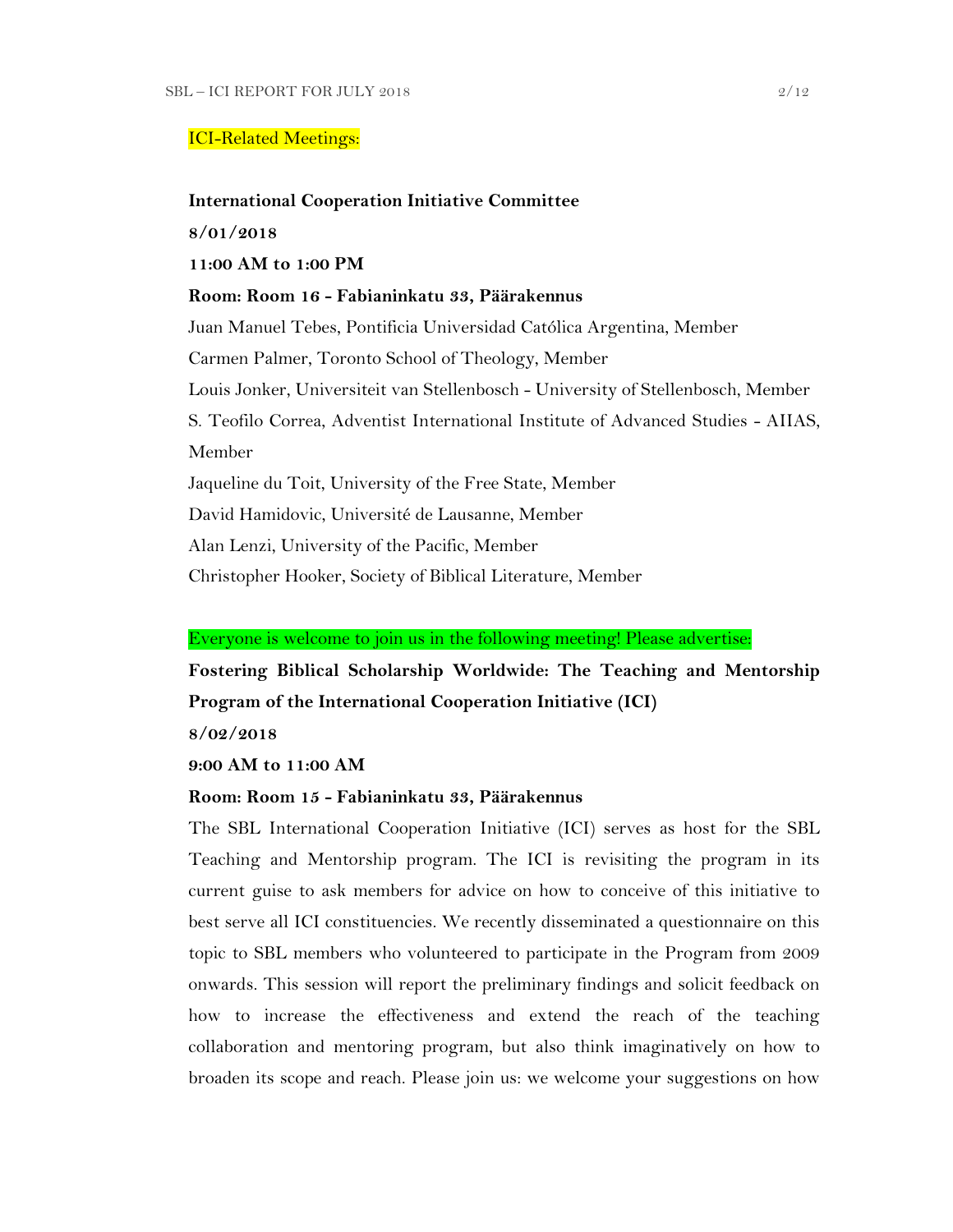this program can be re-imagined and expanded. Ample time for discussion will be allowed.

Juan Manuel Tebes, Pontificia Universidad Católica Argentina, Presiding Ehud Ben Zvi, University of Alberta, Panelist (15 min) Jaqueline du Toit, University of the Free State, Panelist (15 min) Athalya Brenner-Idan, Universiteit van Amsterdam, Panelist (15 min) Archie Lee, Shandong University, Panelist (15 min) Nelson Morales, Central American Theological Seminary (SETECA), Panelist (15 min) Christo Lombard, University of South Africa, Panelist (15 min)

Discussion (30 min)

**Visa letters for travel to the Annual or International Meetings** In order to facilitate attendance by those in ICI countries at SBL Congresses, **[Samantha Spitzner](mailto:samantha.spitzner@sbl-site.org)** has been appointed as the SBL visa coordinator. Samantha will advise members who need visas in order to travel to and participate in the Annual or International Meetings. She will not prepare applications, but will be a source of information to aid members in submitting applications and will provide letters of intent if needed by those participating in the meeting as presenters or committee members. For more information, please contact Samantha directly.

### **SBL INTERNATIONAL TRAVEL AWARDS**

The SBL International Travel Awards offer opportunities to current SBL members outside North America to attend the Annual or International Meeting, to participate in the program, to enhance their professional development, and to build their network with fellow scholars. These grants help facilitate the work of Program Units and the International Cooperation Initiative ("ICI"). These grants are intended to support underrepresented and underresourced scholars. As such, preference will be given to women, people of historically underrepresented ethnicities, and members from **[ICI-qualifying countries](https://www.sbl-site.org/assets/pdfs/ICIcountries.pdf)**. A key criterion is an applicant's demonstrable financial need.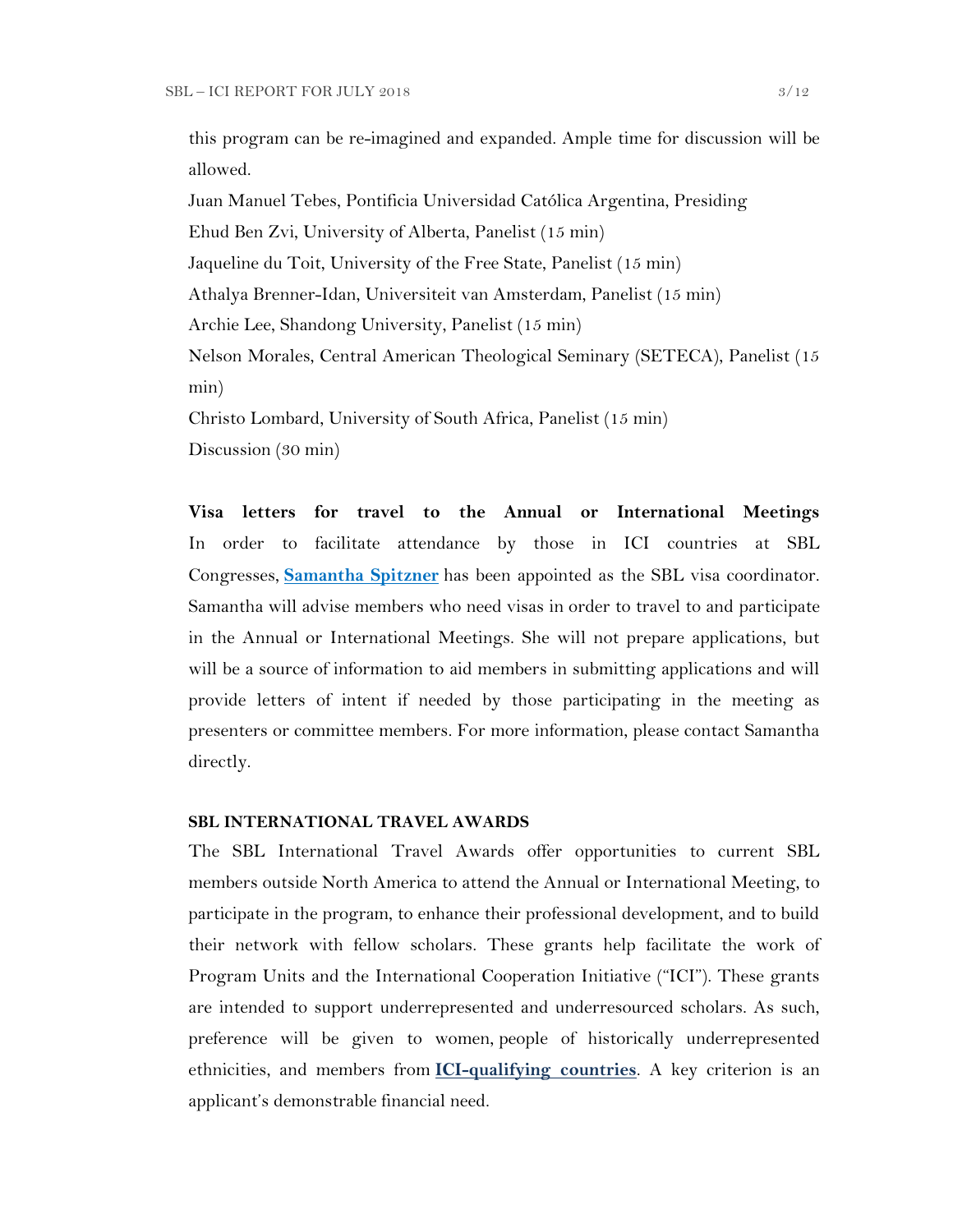Four International Travel Award Panels (ITAP) will administer the awards each year, serving four geographic regions:

- Africa and Middle East
- Asia and Pacific
- Eastern Europe
- Latin America and Caribbean

For awards offered in 2018, each ITAP will administer \$3,000 in awards in each region. The panels may determine the best distribution of funds (e.g., as one \$1000 and one \$2000 award, or as three awards of \$1000 each). The applicants must attend the Annual or International Meetings, but may or may not participate in the program, depending upon their needs expressed in the application. All grants include lodging (one room, single or shared) for four nights and complimentary meeting registration. Recipients may not have attended an Annual or International Meeting within the last five (5) years.

<https://www.sbl-site.org/membership/AMtravelgrant.aspx>

## (c) **PUBLICATION IN [ANCIENT NEAR EAST MONOGRAPHS](http://www.sbl-site.org/publications/Books_ANEmonographs.aspx) (ANEM)**

ANEM is a series that was established by the SBL at the request of the International Cooperation Initiative (ICI), jointly published with the Universidad Católica Argentina's Centro de Estudios de Historia del Antiguo Oriente (CEHAO) and co-edited by Alan Lenzi and Juan Manuel Tebes. The series publishes volumes on the Ancient Near East (including ancient Israel) both in print and electronically, making them freely available for download. Paperback and hardback versions of the volumes are available, for a reasonable price.

To view the volumes published in the series, please go to

[http://www.sbl-site.org/publications/Books\\_ANEmonographs.aspx](http://www.sbl-site.org/publications/Books_ANEmonographs.aspx) (SBL English version)

<http://www.uca.edu.ar/anem> (CEHAO Spanish version)

The latest volume in ANEM is: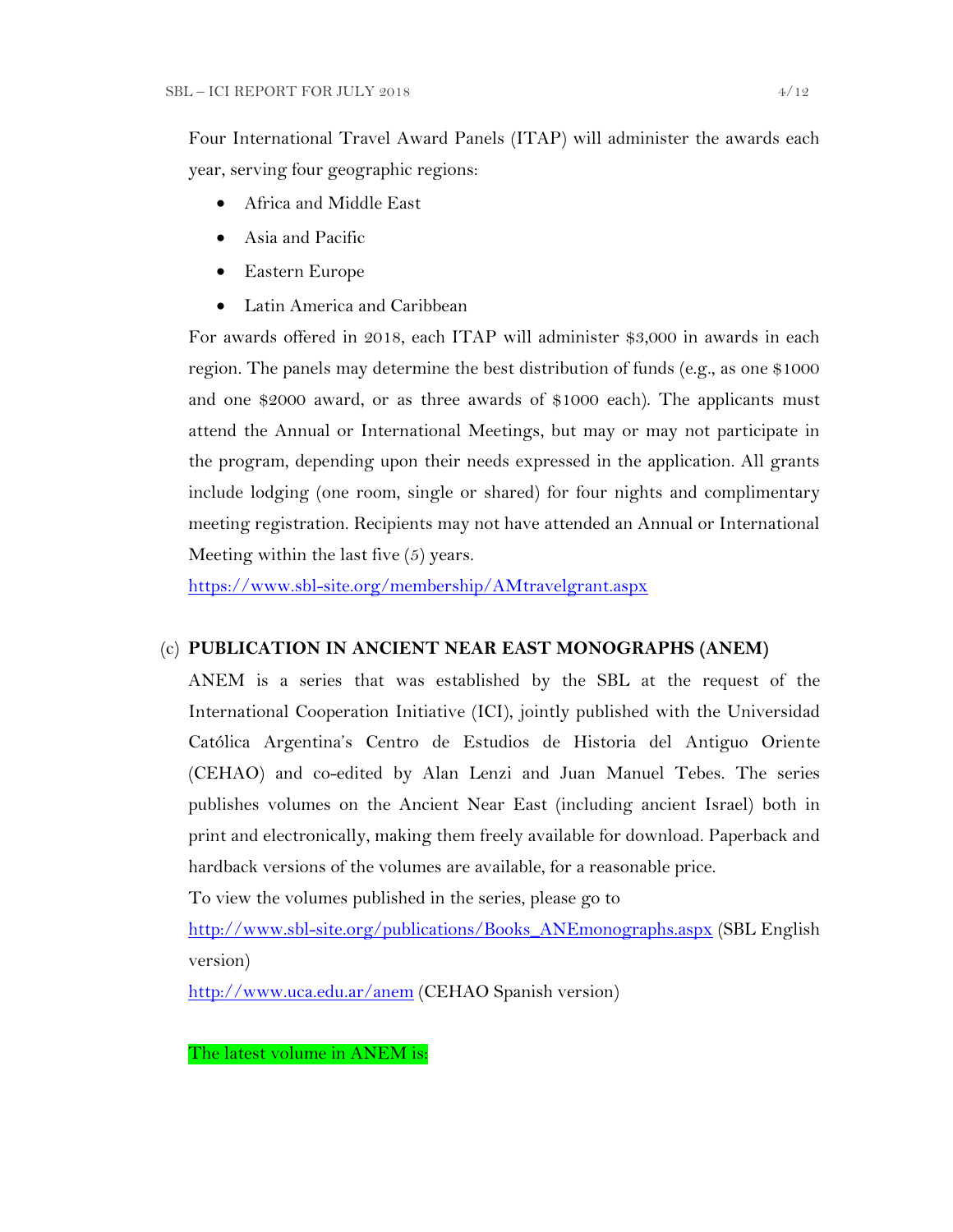### **Invention of the First-Century Synagogue**

# **By Lidia D. Matassa, edited by Jason M. Silverman, and J. Murray Watson, ANEM 22. Atlanta: SBL Press, 2018.**

Crucial insights into the difficult issues in early synagogue identification.

This work critically reevaluates the scholarship surrounding the identification of first-century synagogues at five key sites: Delos, Jericho, Herodium, Masada, and Gamla. These sites are consistently used in modern scholarship as comparators for all other early synagogues. Matassa reviews the scholarly discourse concerning each site, inspects each site, and examines the excavation reports in conjunction with a thorough analysis of the literary and epigraphic evidence. She uncovers misunderstandings of the site remains by previous scholars and concludes that excavators incorrectly identified synagogues at Delos, Jericho, Masada, and Herodium. In the case of Gamla, however, the identification may be correct.

### Features:

A detailed and in-depth study of key archaeological sites that confirms and corrects the current understanding of their remains.

A clear review of the material evidence

More than forty maps, images, and illustrations

Lidia D. Matassa was an independent scholar and founding president of the Irish Association for the Study of the Ancient Near East. She participated in a number of excavations in Israel and helped organize multiple interdisciplinary conferences in Dublin. She coedited Text, Theology, and Trowel: Recent Research into the Hebrew Bible (2011). Matassa passed away suddenly in January 2016.

# **(d) PUBLICATION IN INTERNATIONAL VOICES IN BIBLICAL STUDIES (IVBS)**

IVBS is a series that was established by the SBL at the request of the International Cooperation Initiative (ICI), and which is co-edited by Monica Melanchthon and Jione Havea. IVBS encourages in particular submissions from scholars in the present seven international regions for which it has editorial boards: Africa, Central and Eastern Europe, Latin America, Middle East-South Asia, Northeast Asia, Pacific, and Southeast Asia. Interregional collaborations are also welcome.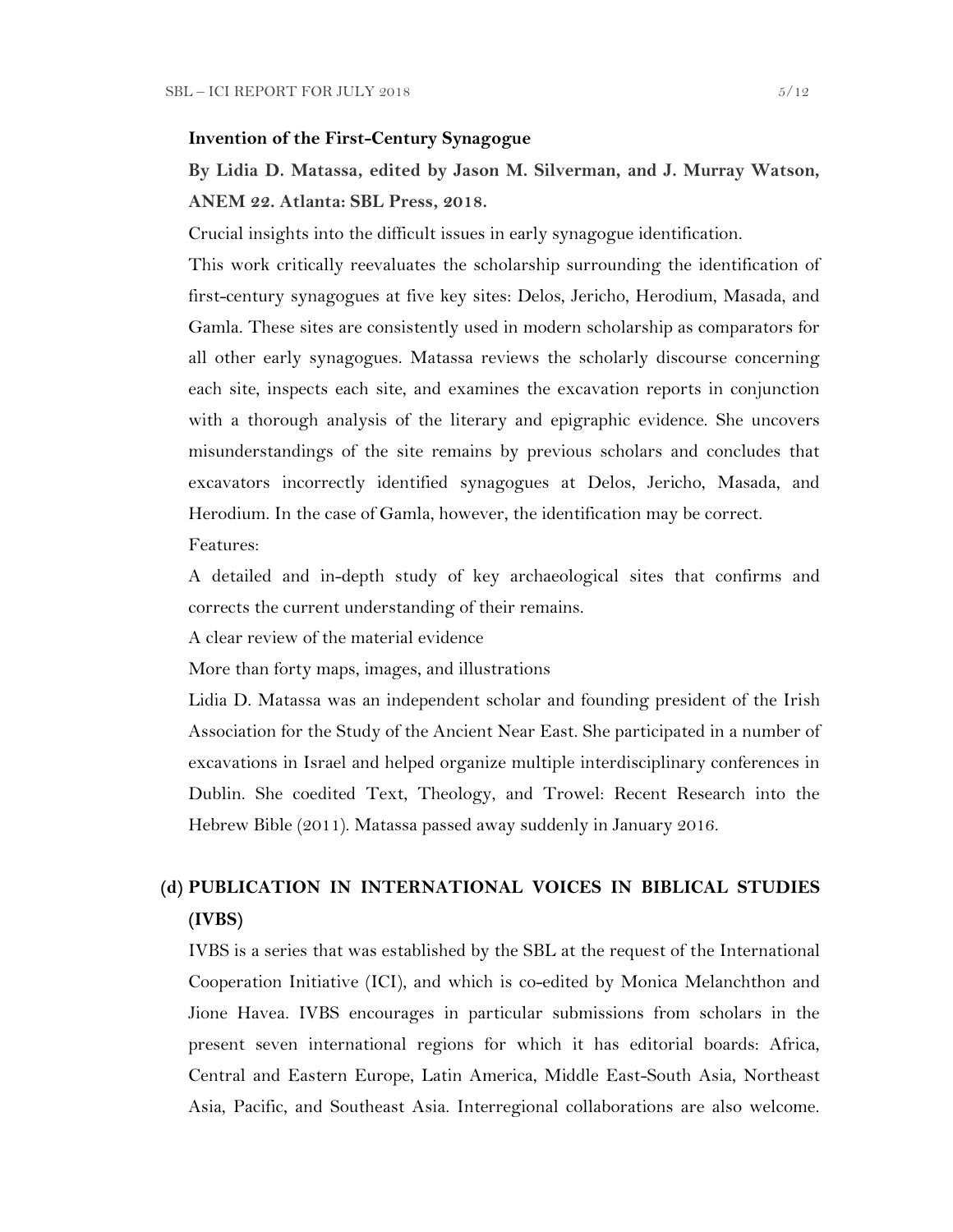IVBS publishes works in English and in any other language for which its editors can find qualified peer reviewers. Any work published in IVBS is freely available to anyone in perpetuity. The series publishes work generally in the area of reception history and criticism. The scope is not limited to any particular biblical text or historical timeframe. The works will mainly be published in English and, wherever possible, also in primary languages of authors. For more information please go to [http://ivbs.sbl-site.org/home.aspx.](http://ivbs.sbl-site.org/home.aspx) If you would consider publishing your work in this series, feel free to contact one of the two general editors, [Monica Melanchthon](mailto:ivbs2010@gmail.com) or [Jione Havea.](mailto:jioneh@nsw.uca.org.au)

The latest volume in IVBS is:

# **Nofoaiga, V. A Samoan Reading of Discipleship in Matthew. Atlanta: SBL Press, 2017.**

A reading of discipleship as service from the ancient Galilee to contemporary Samoa

The Bible contains a collection of perspectives that should not be privileged over and against the perspectives of readers from other lands.This book offers an alternative understanding of discipleship under the influence of the Samoan tautua (servant), for whom the needs of family and local people are foremost, and approaches in biblical criticism that affirm locatedness of readers. Because discipleship is also about place, which might be in-between spaces, Nofoaiga offers tautuaileva (service in-between spaces) readings of Matthew 4:12–25 and Matthew 7:24–8:22 that emphasize place (Galilee) as well as the marginalized and excluded (the crowd). With the twirlings and ebbings expected from natives of oral cultures, Nofoaiga holds the complexity of tautuaileva in this study and offers it as his contribution to the assembling and assembly of islander criticism.

Features:

*Tautuaileva*, or service in-between spaces or in relational places, as a method of islander criticism.

A critique of traditional interpretations of the meaning of discipleship as abandoning family, duty, and responsibility.

Glossary of important Samoan terms and phrases.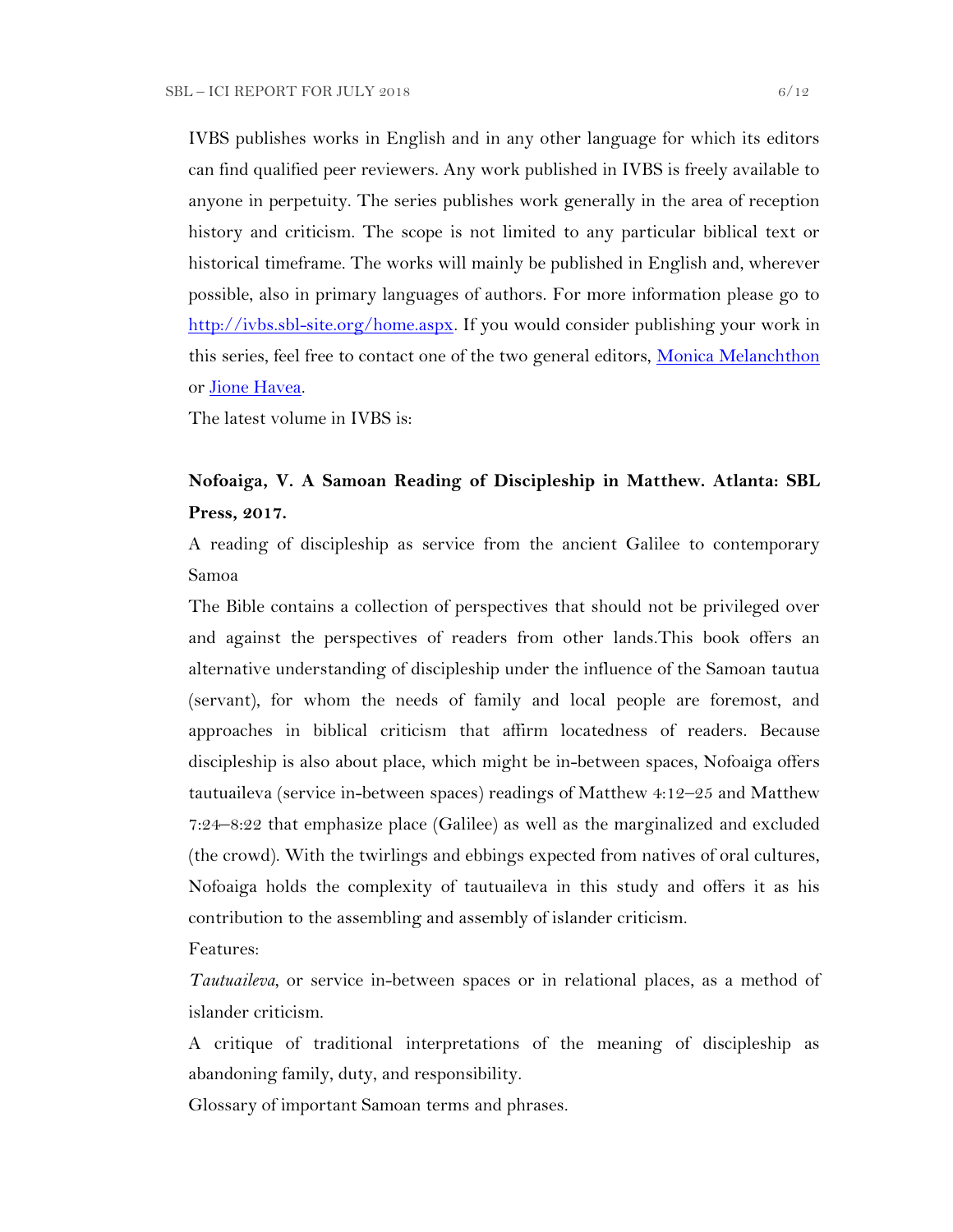### **(e) PUBLICATIONS: ONLINE BOOKS**

For a **full alphabetic list of all publications available for free in the ICI book repository program**, please go to:

[http://www.sbl-site.org/publications/Books\\_ICIbooks.aspx](http://www.sbl-site.org/publications/Books_ICIbooks.aspx)

### New books added to the ICI repository!:

# **Lim, Timothy H. When Texts Are Canonized. Brown Judaic Studies 359. Providence: Brown Judaic Studies, 2017.**

Essays in this collection probe the canonical process: Why were certain books, but not others, included in the canon? What criteria were used to select the books of the canon? Was canonization a divine fiat or human act? What was the nature of the authority of the laws and narratives of the Torah? How did prophecy come to be included in the canon? Others reflect on the consequences of canonization: What are the effects in elevating certain writings to the status of "Holy Scriptures"? What happens when a text is included in an official list? What theological and hermeneutical questions are at stake in the fact of the canon? Should the canon be unsealed or reopened to include other writings?

# **Nogalski, James D. The Book of the Twelve and Beyond: Collected Essays of James D. Nogalski. Ancient Israel and Its Literature 29. Atlanta: SBL Press, 2017.**

This book contains a collection of essays dealing with texts in the Book of the Twelve written by James D. Nogalski beginning in 1993. Essays use various methodological approaches to prophetic literature, including redaction criticism, form criticism, text criticism, intertextuality, and literary analysis. The variety of methods employed by one scholar, as well as the diverse texts treated, makes this volume useful for exploring changes in the field of prophetic studies in the last quarter century.

### **Elayi, Josette. Sargon II, King of Assyria. Archaeology and Biblical Studies**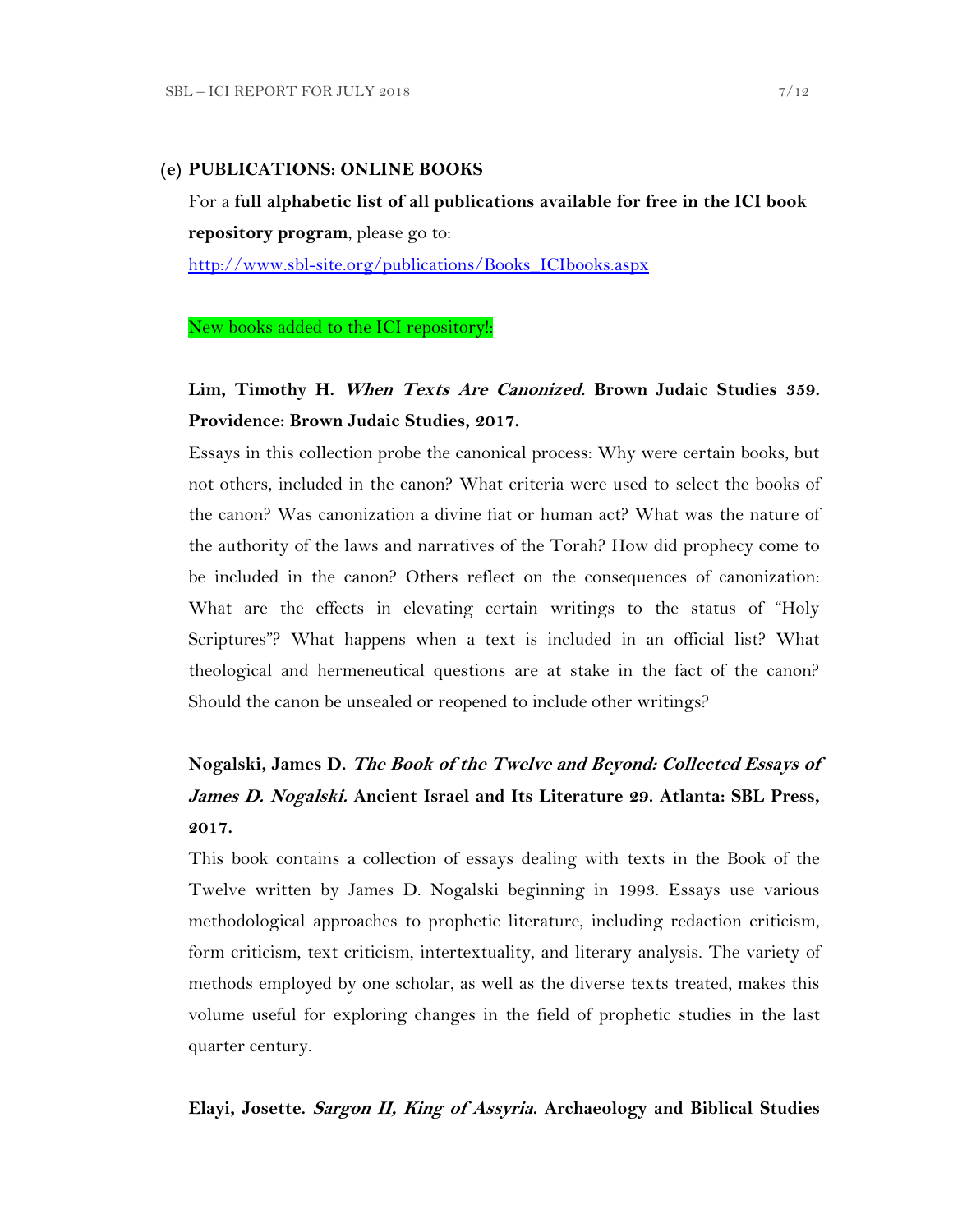#### **22. Atlanta: SBL Press, 2017.**

Josette Elayi's book is the only existing biography of Sargon II, the famous Assyrian king, who was a megalomaniac and a warlord. Elayi addresses such important questions, including what was his precise role in the disappearance of the kingdom of Israel; how did Sargon II succeed in enlarging the borders of the Assyrian Empire by several successful campaigns; how did he organize his empire (administration, trade, agriculture, libraries), and what was the so-called sin of Sargon?

# **Townsley, Gillian. The Straight Mind in Corinth: Queer Readings across 1 Corinthians 11:2–<sup>16</sup>. Semeia Studies 88. Atlanta: SBL Press, 2017.**

Despite its lack of both historical and exegetical clarity, 1 Corinthians 11:2–16 has often been fundamental to understandings of gender and sexuality in many Christian traditions. In particular, a hierarchical model of gender and a heterosexual model of sexuality tend to dominate and are presented as "natural" and "God-ordained." With the materialist lesbian theory of Monique Wittig providing the theoretical basis for discussion, this book intersects various biblical, theological, and queer lines of inquiry across 1 Corinthians 11:2–16 in order to reveal and challenge these models of gender and sexuality that lie behind both the text itself and its various interpretations.

# JSTOR provides free or low cost access to more than 1,500 institutions in 69 countries

More than 1,500 institutions in Africa and other developing nations receive access to JSTOR free of charge or for steeply reduced fees. This is made possible through a combination of philanthropic support and the fees paid by libraries in other countries around the world, as well as publishers' eagerness to support this work. More information is available about JSTOR's [African Access](http://about.jstor.org/libraries/african-access-initiative)  [Initiative](http://about.jstor.org/libraries/african-access-initiative) and [Developing Nations Access Initiative](http://about.jstor.org/libraries/developing-nations-access-initiative) programs.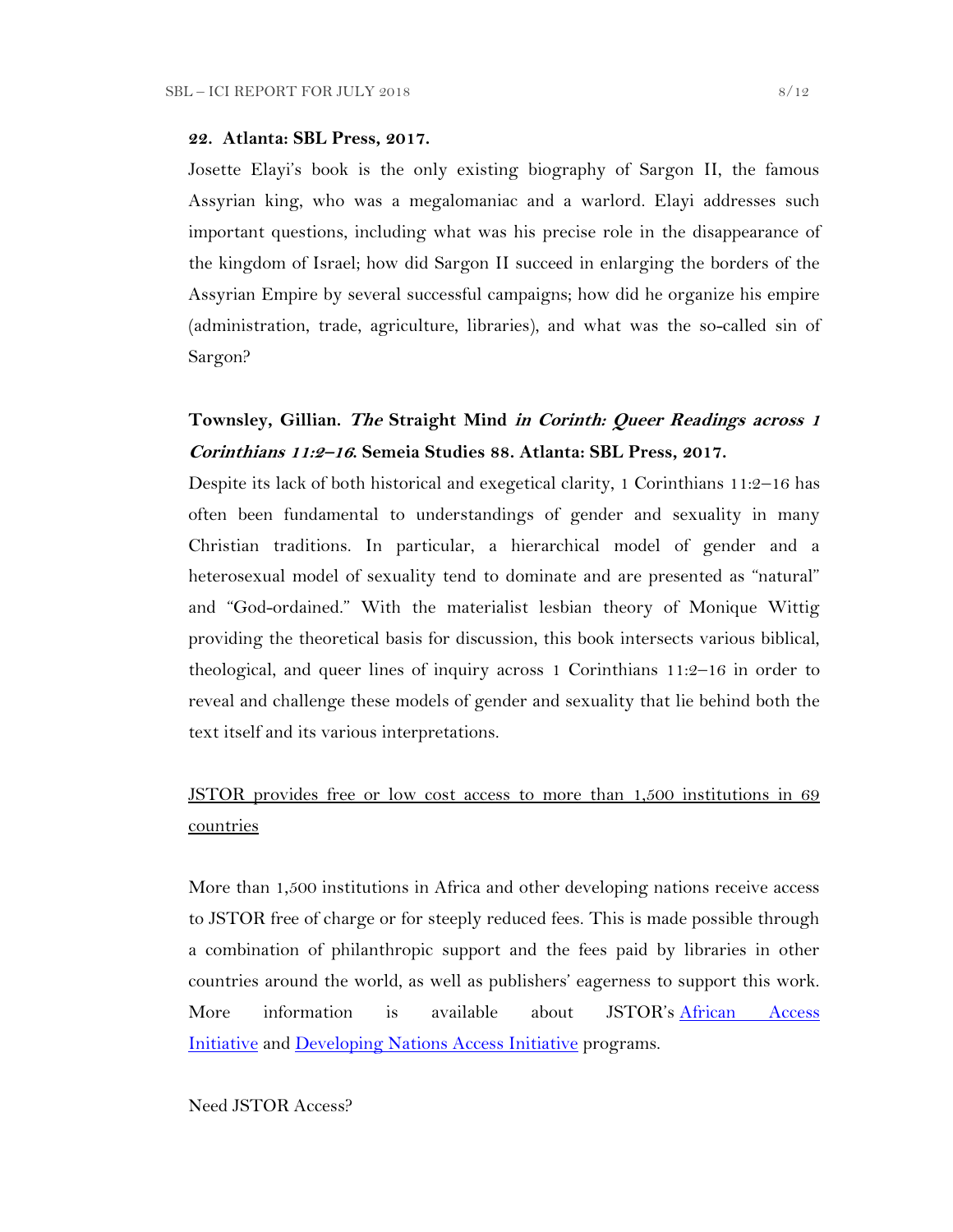As part of your Society of Biblical Literature membership, save 50% on the annual JPASS plan, your personal access to the JSTOR archive. With more than 1,900 scholarly journals, JSTOR is one of the world's leading academic databases. Millions of users worldwide rely on JSTOR for research, fact checking, and book reviews. This discounted subscription includes unlimited reading access and 120 article downloads. JSTOR adds new titles every month so you'll have a growing collection of the world's leading peer-reviewed journals only a click away.

To access the discounted JPASS, log-in to the SBL website with your member ID. Just below where you entered your member ID, click membership benefits. You will see JSTOR's JPASS among the benefits and a link "To get your savings: click here."

### **(f) ICI TEACHING COLLABORATION PROGRAM**

In order to facilitate the exchange of scholars and institutions in biblical studies across the globe, a teaching collaboration program is run by the ICI. The facility consists of lists of scholars and institutions interested in exchanges that are made available on the SBL website.

See: [http://sbl-site.org/educational/ICITeaching.aspx.](http://sbl-site.org/educational/ICITeaching.aspx) If you or your institution is interested in such collaboration, please visit the site and enroll yourself in these lists. For more information, contact [Jackie du Toit.](mailto:dutoitjs@ufs.ac.za)

### **(g) JOURNAL OF BIBLICAL LITERATURE (JBL) ARCHIVE**

Take note that an archive with JBL articles from volume 122.1 of 2003 through volume 130.1 of 2011 is available online to people accessing the SBL website from any ICI country. See [http://www.sbl-site.org/publications/ICI\\_JBLarchive.aspx.](http://www.sbl-site.org/publications/ICI_JBLarchive.aspx) All articles in those volumes can be downloaded for free!

### **(h) THE SBL WEBSITE**

The SBL website (on the SBL Press page) has a facility where one can search the full text of all SBL books! For this very convenient tool, see:

<http://sbl-site.org/publications/default.aspx>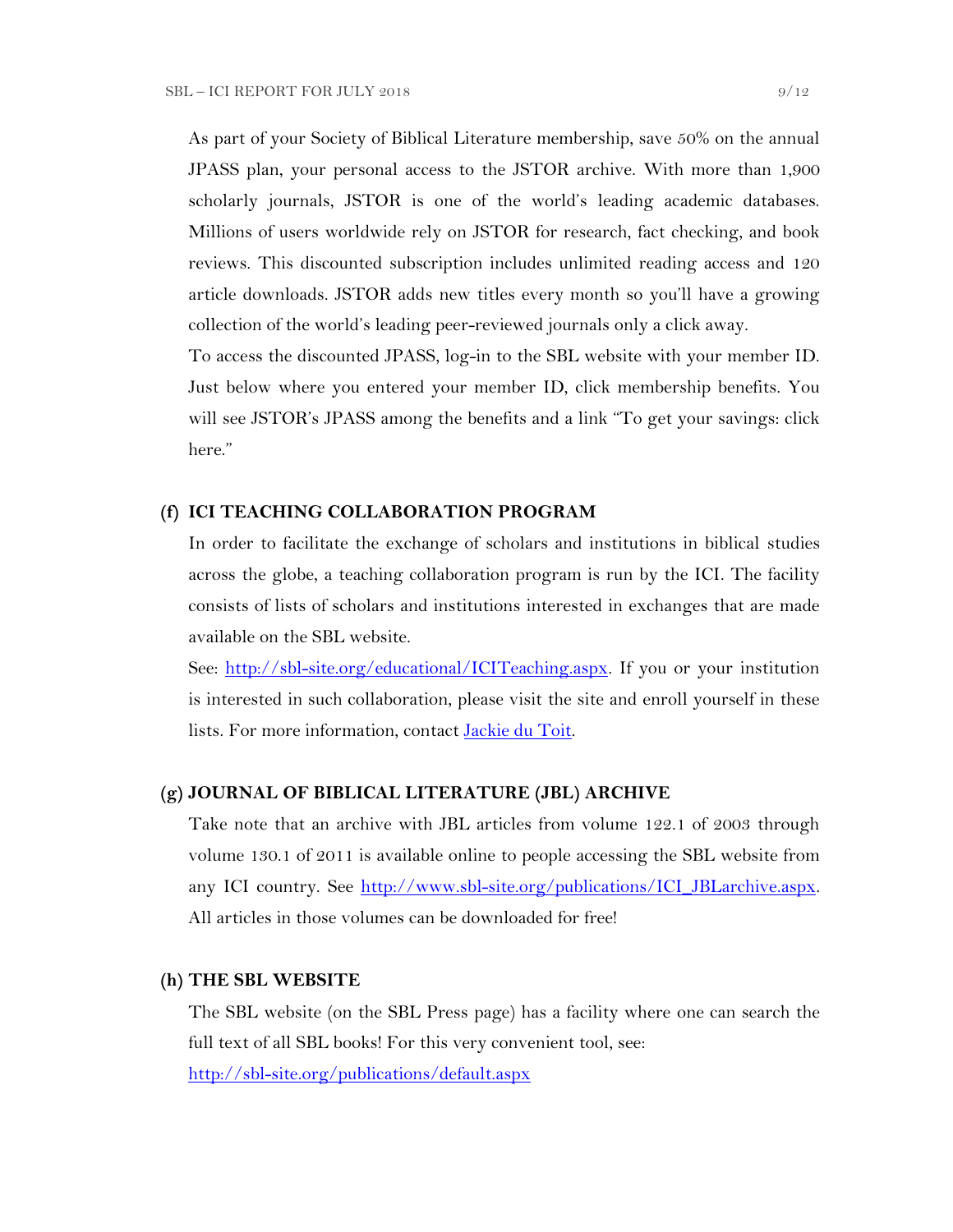For searching reviews of a vast number of academic publications, see the website of Review of Biblical Literature (RBL) at (you have to log in with your membership number):

<http://www.bookreviews.org/>

## **(i) EVENTS**

The SBL maintains a significant list of events taking place anywhere in the globe. For the full list please go to<http://www.sbl-site.org/meetings/events.aspx> A selection of events is listed below—mainly those taking place in ICI regions. Please provide information on conferences in your region, including calls for papers, to Sharon Johnson at [sharon.johnson@sbl-site.org.](mailto:sharon.johnson@sbl-site.org)

# **7/30-8/3 SBL International Meeting**

Will be held in Helsinki, Finland in conjunction with EABS. <https://www.sbl-site.org/meetings/Internationalmeeting.aspx>

# **7/30-8/3 European Association of Biblical Studies**

Helsinki, 30 July-3 August: joint conference with ISBL <https://eabs.net/site/>

## **8/6 Biblical Scholarship in Secular and Post-Secular Societies**

The Department of Theology and the Center for Faith and Human Flourishing at LCC International University invite you to participate in a one-day conference in Klaipeda, Lithuania, on August 6, 2018. A special welcome is extended to colleagues attending the EABS/ISBL meetings in Helsinki.

**[More information](https://www.lcc.lt/home/academics/research/cfhf-events/august-conferences-2018)**

# **9/25-9/27 CFP: Religious and Philosophical Conversion in the Ancient Mediterranean Traditions**

The Conference on Religious and Philosophical Conversion explore will explore conversion or converting experience in the environment of the ancient Hellenistic world(s) with attention to early Judaism and early Christianity/the New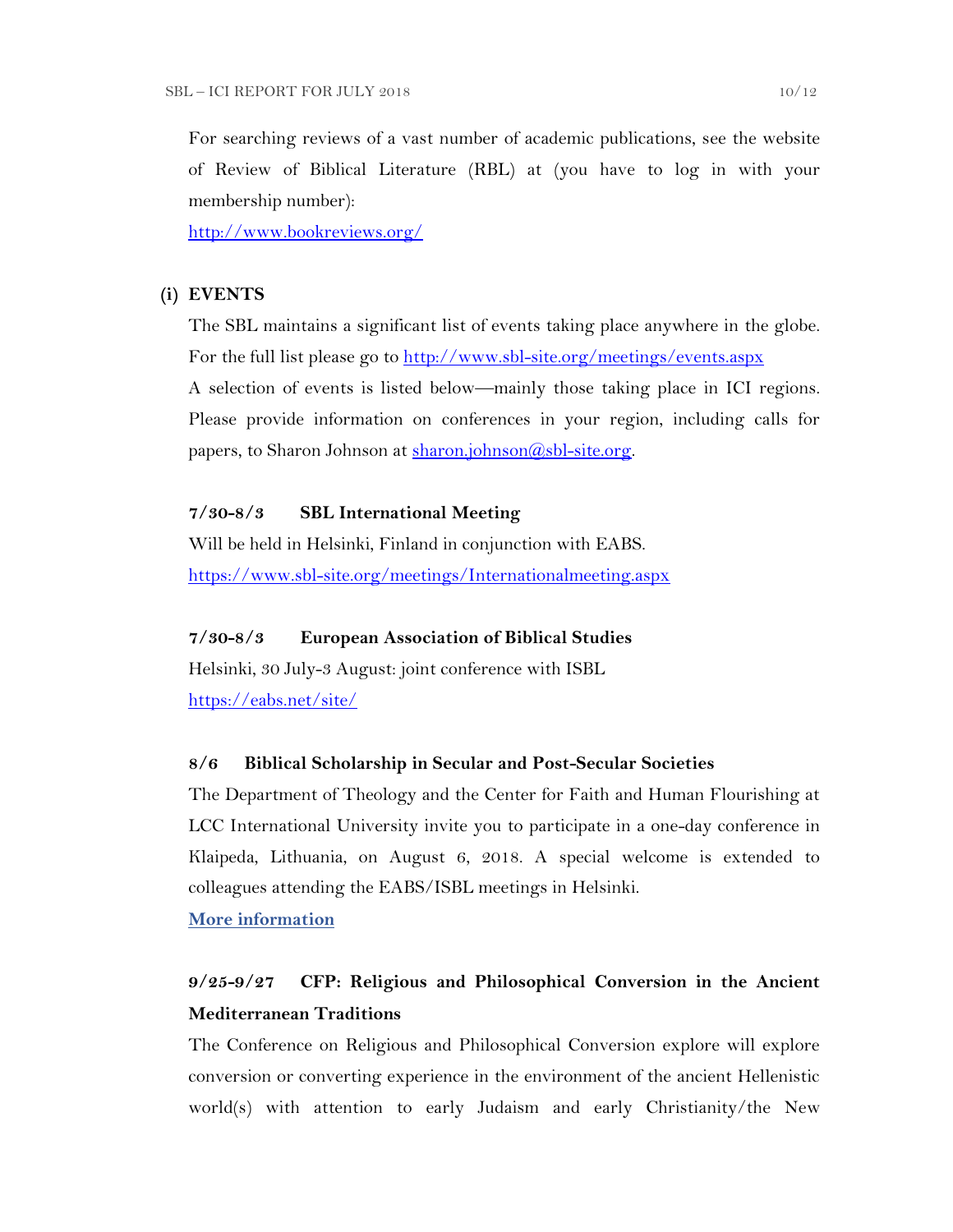Testament. Presentations will undertake both historical and philological reconstructions relying on source material and utilizing interdisciplinary approaches.

<https://www.etf.uni-bonn.de/de/ev-theol/institute/corpc/>

### **10/23-10/24 Resurrection in the Bible and Ancient Mediterranean World**

A Conference of the Institute of Biblical Studies, John Paul II Catholic University of Lublin, Poland. The main theme of the symposium will be resurrection in the Bible and extra-biblical traditions of the ancient Mediterranean World. The topics covered by conference papers can include: the shape and character of the idea of resurrection in the Bible and extra-biblical literature; the historical, anthropologico-cultural and theological analysis of the ancient texts and traditions on resurrection; the genesis and development of the idea of resurrection in the Hebrew Bible; the historical, socio-cultural and theological analysis of the idea of resurrection in New Testament texts together with their moral and ecclesiological implications; resurrection in Early Christian writings and traditions.

<http://ocs.academicon.pl/index.php/test/Resurrection2018>

## **11/17-11/20 SBL Annual Meeting in Denver, Colorado.**

<https://www.sbl-site.org/meetings/AnnualMeeting.aspx>

### **(j) SBL EDUCATIONAL RESOURCES FREELY AVAILABLE**

There are links to numerous educational resources on the SBL website. The following are freely available: (i) Resources on Teaching the Bible; (ii) Freely downloadable Hebrew, Greek and Transliteration fonts (amongst others); (iii) Resources on Bible translations and commentaries; and (iv) Research tool resources.

See<http://sbl-site.org/educational/default.aspx>

Also remember to check the newly-developed **Bible Odyssey** online portal. See [www.bibleodyssey.org.](http://www.bibleodyssey.org/) This portal offers wonderful educational resources, but also resources for broader popular audiences. Use this site to popularize our academic studies in faith communities!